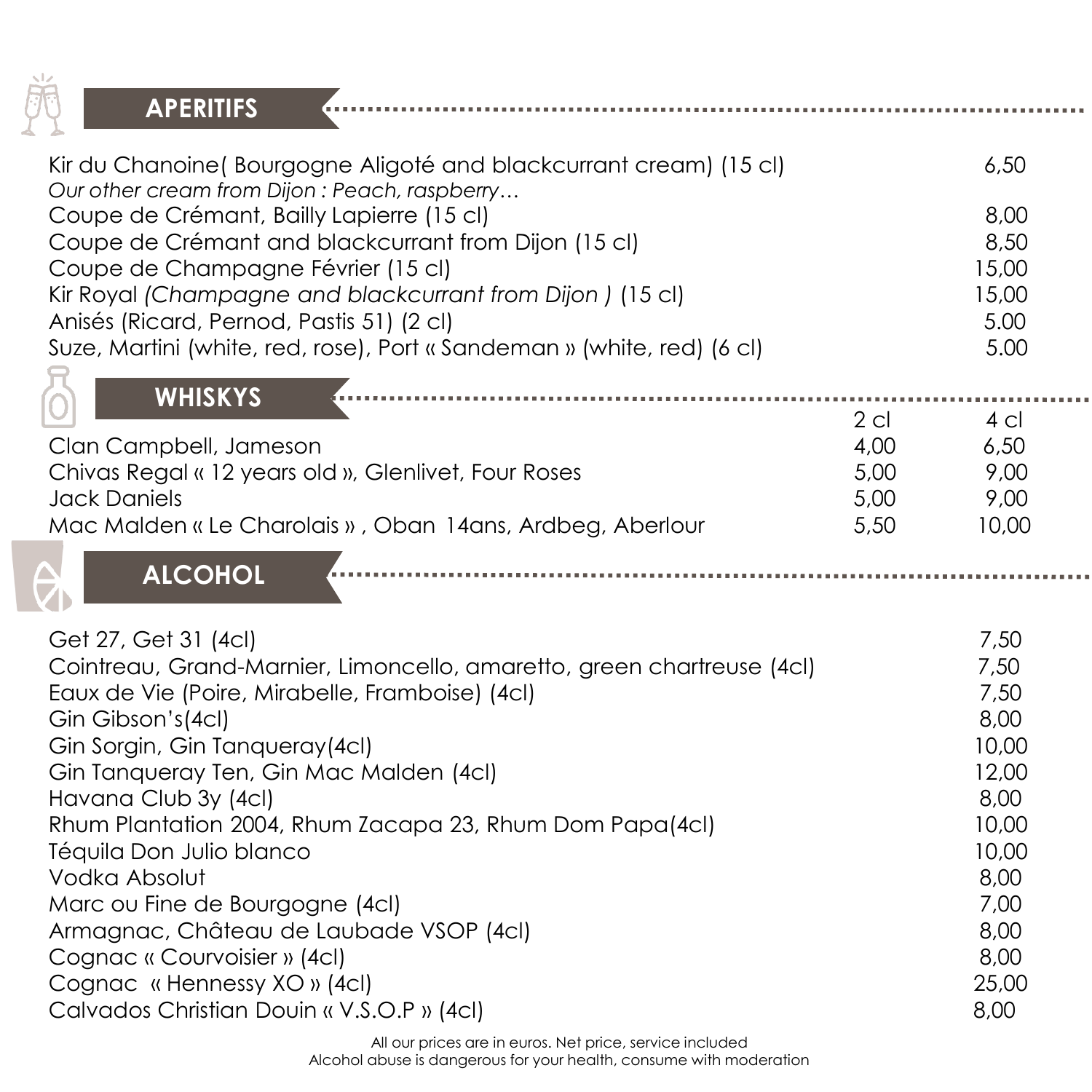

**BEERS**

| <b>Draft beer</b><br>Heineken<br>Affligem        | 25 cl<br>3,90<br>4,90 | 33 <sub>cl</sub><br>5,50<br>6,50 | 50 cl<br>6,90<br>8,90 |
|--------------------------------------------------|-----------------------|----------------------------------|-----------------------|
| Monaco, Panache                                  | 3.90                  |                                  |                       |
| <b>Artisanal burgundy beer</b>                   |                       |                                  | 33 cl                 |
| Elixkir blond, white, amber, triple or raspberry |                       |                                  | 6,00                  |
| Bières bouteilles: Desperados, Edelweiss         |                       |                                  | 6.00                  |

**SOFTS**

| Coca, Coca light, Coca zéro (33 cl)                                                            | 3,90 |
|------------------------------------------------------------------------------------------------|------|
| Fuzetea, Schweppes tonic or citrus, Limonade, Fanta, Orangina, Sprite (25 cl)                  | 3.90 |
| Fruit juice Granini (apricot, orange, apple, raspberry, pineapple, tomato) (25 cl)             | 3,90 |
| Syrup                                                                                          | 2,50 |
| (grenadine, strawberry, mint, frosty mint, peach, lemon, kiwi, banana, passionfruit or orgeat) |      |

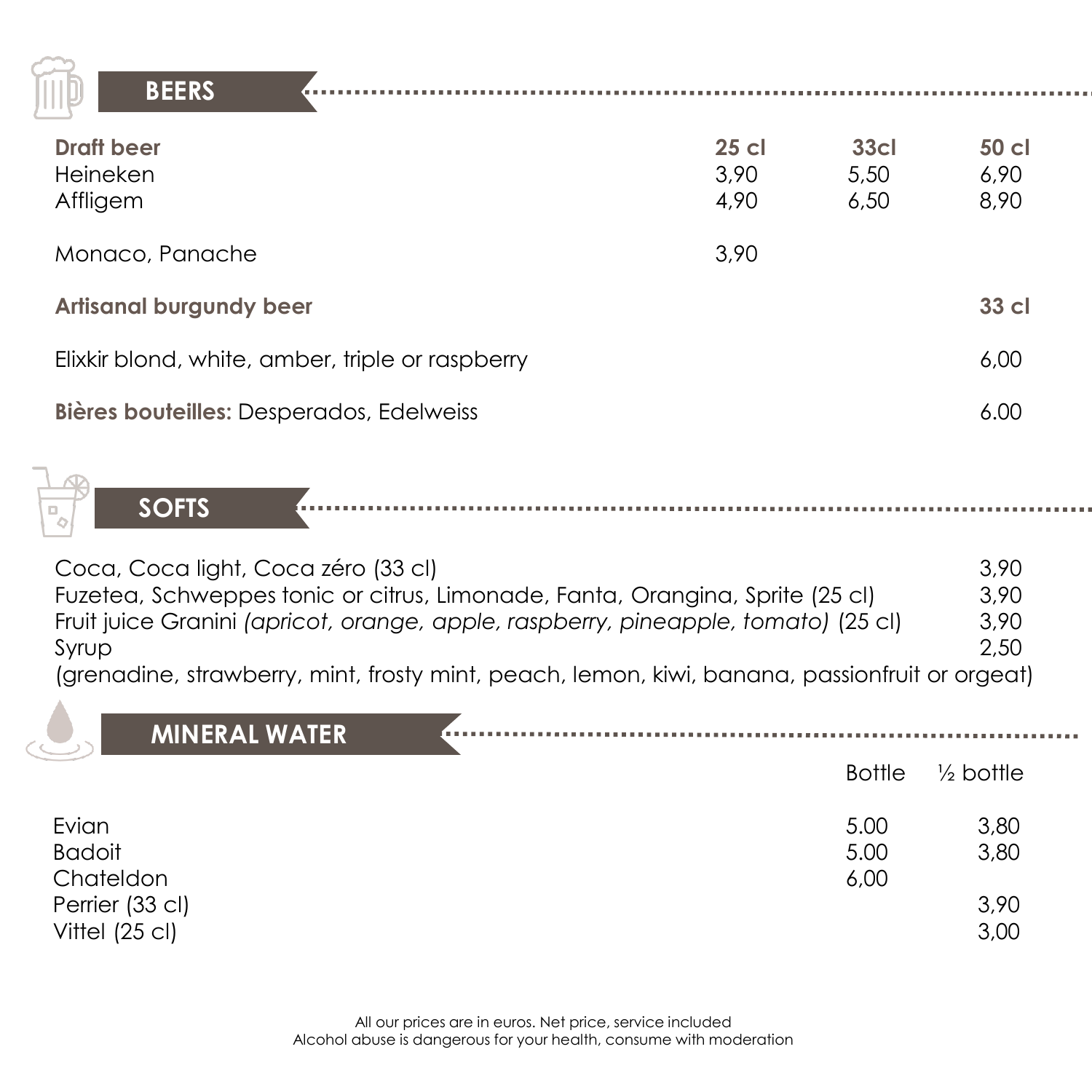

#### **Labeled establishment** - **100% Côte-d'Or know-howGiving**

More visibility to Côte-d'Or producers, breeders, traders, restaurateurs, caterers and craftsmen is the vocation of "100% Côted'Or know-how". A true guarantee of quality for consumers, this brand was launched during the 2019 edition of the Dijon International and Gastronomic Fair.

**TO DISCOVER Cold meats board** (Bellota Ham, Parme's Ham, Ibérian chorizo, dry sausage,

| condiments) |                                                                              |  | 16.00 |
|-------------|------------------------------------------------------------------------------|--|-------|
|             | <b>Cheese board</b> (100% Côte d'Or, Comté, Brillat-Savarin, Epoisses)       |  | 14.00 |
|             | <b>Chef's board</b> (Smoked salmon, Parm's ham, foie gras, vintage sardines) |  | 18.00 |

**WINES LIST**

| White:                                                  | <b>Glass</b><br>$15$ cl | Pitcher<br>25c1 | <b>Pitcher Bottle</b><br><b>50cl</b> | <b>75cl</b> |
|---------------------------------------------------------|-------------------------|-----------------|--------------------------------------|-------------|
| Macon-Villages 2020, Cave d'Azé                         | 5,50                    | 9.00            | 18,00                                | 26,00       |
| Côteaux Bourguignons 2020 « Les Lilis »                 | 6,00                    | 10,00           | 20,00                                | 29,00       |
| Montagny 2018, Domaine des Pierres Blanches             | 8,50                    | 13,00           | 26,00                                | 39,00       |
| Rose:                                                   |                         |                 |                                      |             |
| IGP Méditerranée 2021, You are Maur, Château Saint-Maur | 4,50                    | 7,50            | 15,00                                | 22.00       |
| Côtes de Provence, Roseline Prestige 2021               | 6,50                    | 11,50           | 23,00                                | 32,00       |
| Red:                                                    |                         |                 |                                      |             |
| Côteaux Bourguignons 2020, Lionel Carron                | 4,00                    | 7,00            | 14,00                                | 19,00       |
| Bourgogne Pinot noir 2020, la Combe aux Chailles        | 5,50                    | 9,00            | 18,00                                | 25,00       |
| Beaune 2017, André Goichot                              | 10,00                   | 16,50           | 33,00                                | 49,00       |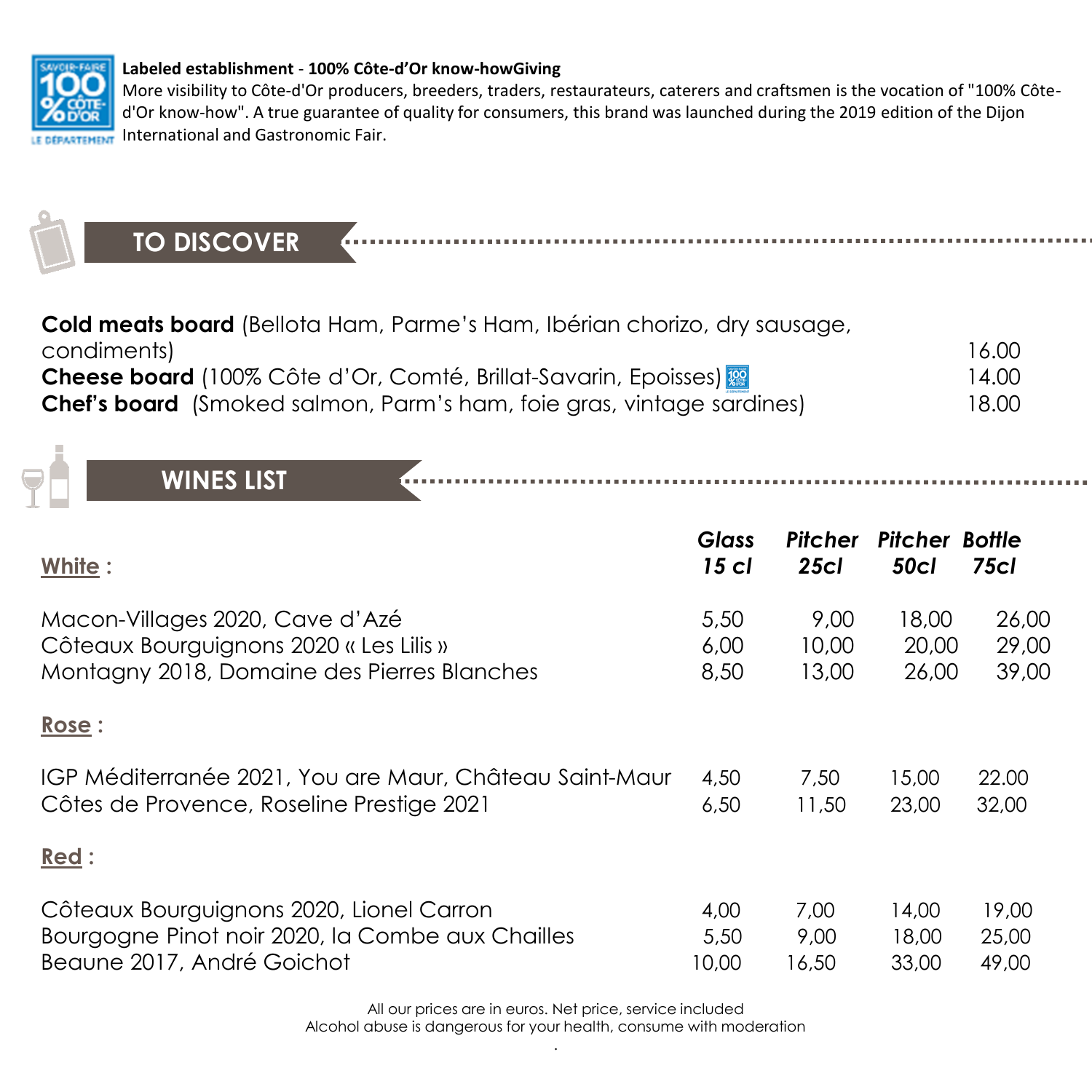

#### **Labeled establishment** - **100% Côte-d'Or know-howGiving**

More visibility to Côte-d'Or producers, breeders, traders, restaurateurs, caterers and craftsmen is the vocation of "100% Côted'Or know-how". A true guarantee of quality for consumers, this brand was launched during the 2019 edition of the Dijon International and Gastronomic Fair.

# **STARTERS**

| 6 or 12 Burgundy snails with chopped parsley and garlic       | 10.00 / 18.00 |
|---------------------------------------------------------------|---------------|
| Poached eggs served with red wine sauce $\frac{100}{200}$     | 12.00         |
| Parsley ham from Burgundy « Gold medal » from Marcel Sabatier | 14.00         |

# **SALADS AND POKE BOWLS**

| <b>Salade Central</b> (Ham, chicken, cherry tomato, Comte, nuts, egg, croutons)                | 16.00 |
|------------------------------------------------------------------------------------------------|-------|
| <b>Salmon bowl</b> (black lentils, smoked salmon, lettuce, pomelo, grilled zucchinis, shrimps, |       |
| bulgarian dresssing)                                                                           | 6.00  |
| <b>Chicken bowl</b> (lettuce, cherry tomato, chicken, cabbage, egg, peanuts, beans)            | 16.00 |
| <b>Veggie Bowl</b> (fried rice noodles with vegetables)                                        | 14.00 |



**ESSENTIALS**

| <b>Omelette</b> with smoked ham and cheese                                              | 12.00 |
|-----------------------------------------------------------------------------------------|-------|
| <b>Club sandwich</b> (Chicken, ham, salad, tomato, egg, mayonnaise), fries              | 17.00 |
| <b>Central burger</b> (seeds bread, 150g charolais beef, blackcurrant ketchup, lettuce, |       |
| onions, Citeaux Abbey cheese)                                                           | 17.00 |

*All our prices are in euros. Net price, service included*

*Are you allergic? Thank you for questioning us. Information on reportable allergens in the dishes will be provided by staff.*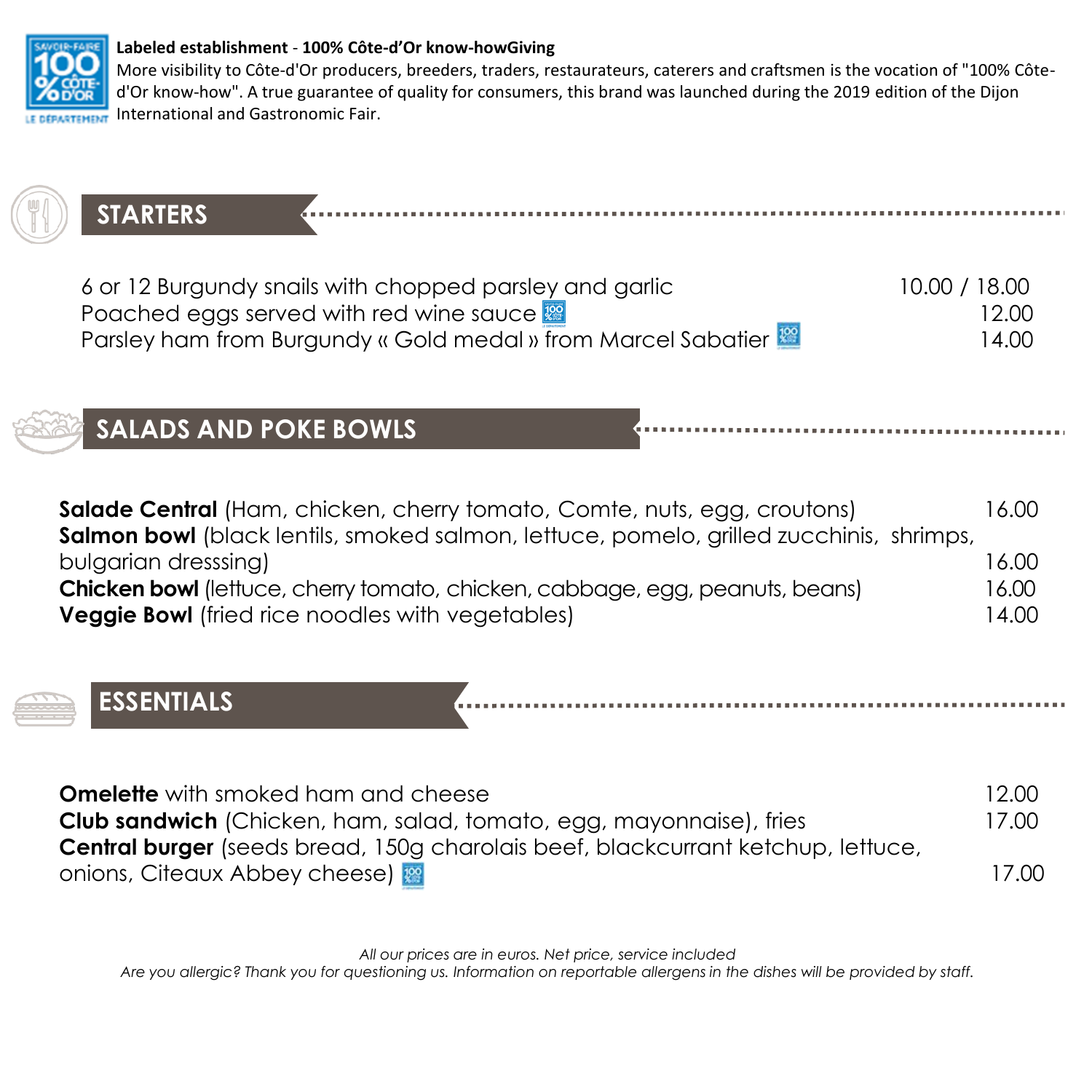

#### **Labeled establishment** - **100% Côte-d'Or know-howGiving**

More visibility to Côte-d'Or producers, breeders, traders, restaurateurs, caterers and craftsmen is the vocation of "100% Côted'Or know-how". A true guarantee of quality for consumers, this brand was launched during the 2019 edition of the Dijon International and Gastronomic Fair.



# *Served with fries and salad or vegetables of the day Additionnal topping 2€*

| Risotto of elbow pasta with ham from the Fournier butchery  | 16.00 |
|-------------------------------------------------------------|-------|
| Trout fillet from Dombes, Crémant de Bourgogne sauce        | 18.00 |
| Charolais steak tartar from Côte d'Or, minced by the minute | 18.00 |
| Codfish carpaccio with pomegranate and passion fruit        | 19.00 |
| Grilled Charolais Rumsteack, Epoisses cheese sauce          | 20.00 |



| Cottage cheese $\mathbb{R}$                                        |      |
|--------------------------------------------------------------------|------|
| Regional trilogy: Brillat-Savarin, Epoisses, 100% Côte d'Or, salad | 9.00 |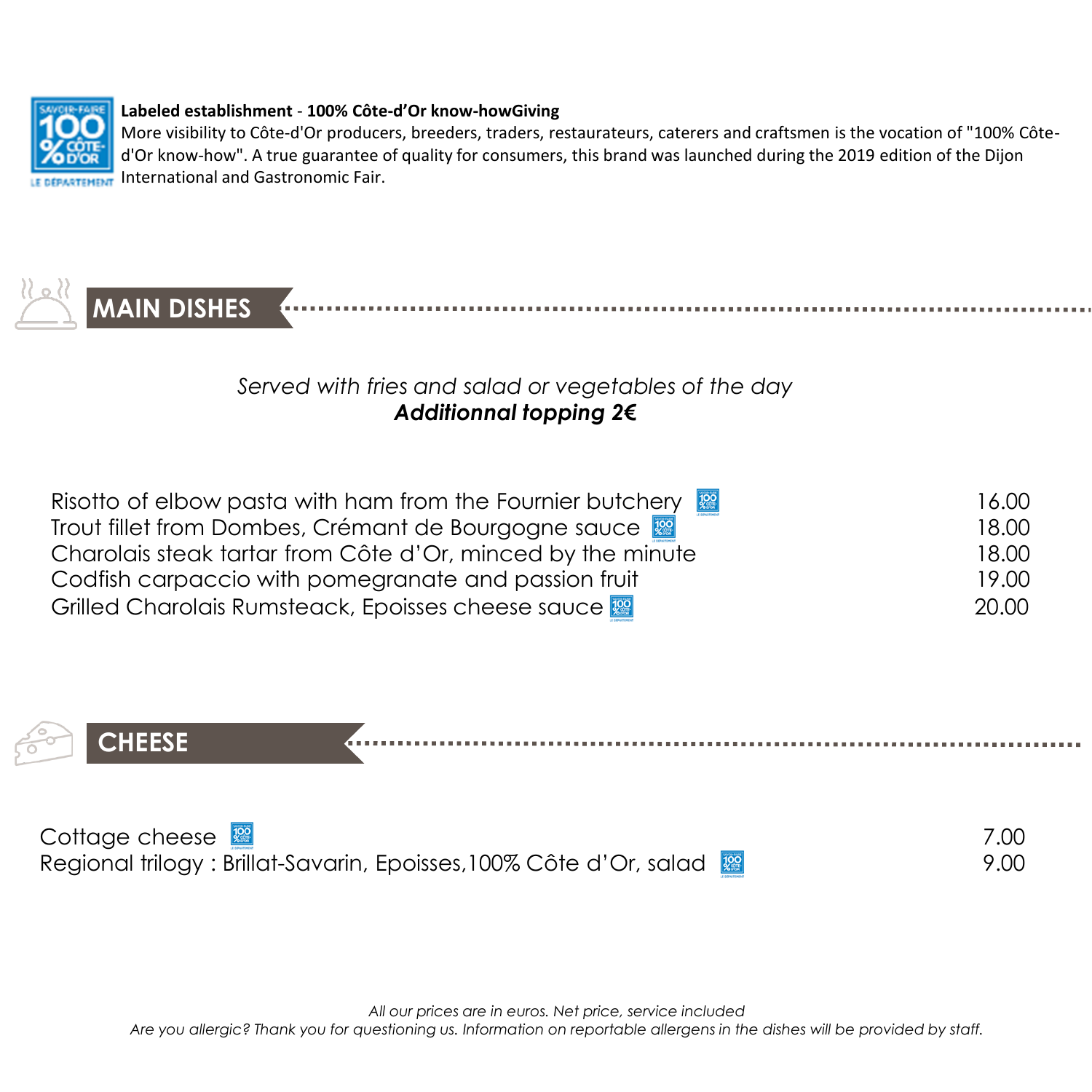# Ask the waiter/waitress for the suggestion of the day

## **19 € (Starter + main dish + dessert)**

*Or starter + main dish or main dish + dessert at* **16 €** *or main dish only* **12.50 €** *Served from 12pm to 2pm and from 7pm to 11pm (Except Friday night and Saturday night)*

# **MENU**

6 Burgundy snails with chopped parsley and garlic

or

Poached eggs with red wine

## Or

Parsley ham from Burgundy

--- Chicken fillet Gaston Gérard (Mustard and white wine sauce)

> $\bigcap$ Trout fillet, chablis émulsion

> > --- Cheese Duo

### Or

Vanilla ice-cream and blackcurrant

## Or

Crème brulée with anis Of Flavigny

## **27,00 € (Starter + main dish + dessert)**

*Ou starter + main dish or main dish + dessert at* **22,00€** *Served from 12pm to 2pm and from 7pm to 11pm*

*All our prices are in euros. Net price, service included*

*Are you allergic? Thank you for questioning us. Information on reportable allergens in the dishes will be provided by staff.*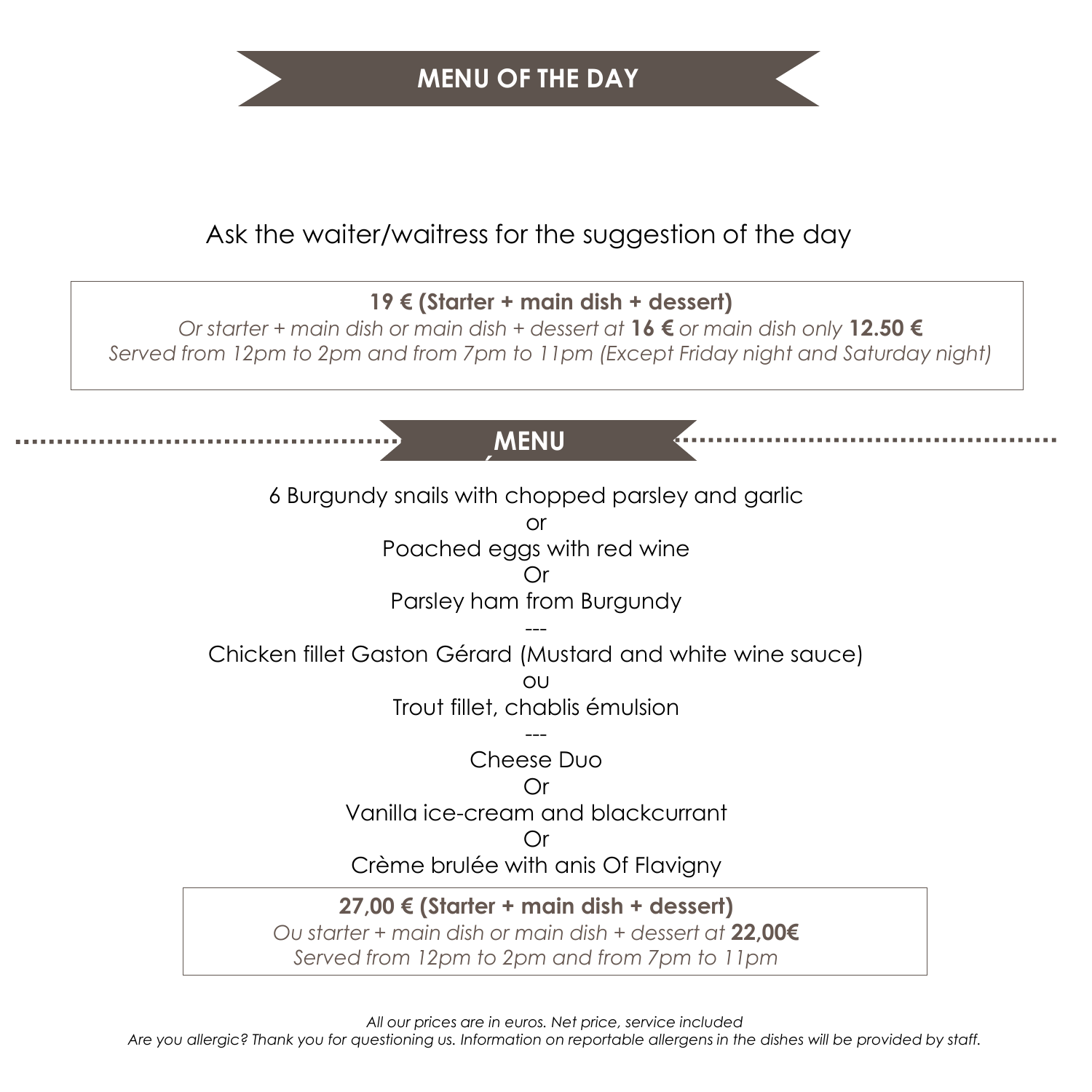| <b>DESSERTS</b>                                                                                                                                                                                                                                                           |                                      |
|---------------------------------------------------------------------------------------------------------------------------------------------------------------------------------------------------------------------------------------------------------------------------|--------------------------------------|
|                                                                                                                                                                                                                                                                           | 6.50                                 |
| lce cream or sorbet, 2 scoops of your choice from « La Duchesse des glaces »<br>(Madagascar vanilla, coffee, chocolate, salted caramel,<br>strawberry, blackcurrant, coco, banana)                                                                                        |                                      |
| Iced nougat with Fontaine-Française honey from<br>the Perronneau family and dried fruits, red fruit coulis from Messigny<br>Chocolate cake, custard<br>Crème brûlée with anise from Flavigny sur Ozerain<br>Fresh fruits salad, hibiscus and mint syrup<br>Gourmet coffee | 8.00<br>9.00<br>8.00<br>7.00<br>9.00 |
| <b>ICE CREAM</b>                                                                                                                                                                                                                                                          |                                      |
| <b>Ice cream or sorbet, 2 scoops of your choice from « La Duchesse des glaces »</b>                                                                                                                                                                                       |                                      |
| Carachoc<br>(Praline ice cream, toffee ice cream, chantilly, chocolat sauce and pieces of cookie) 9,00<br>Cassissine                                                                                                                                                      |                                      |
| (Vanilla ice cream and blackcurrant berries with liqueur from the Peureux house)<br>D'ici et d'ailleurs                                                                                                                                                                   | 9,00                                 |
| (Coconut ice cream, banana sorbet, whipped cream, Toblerone sauce, pecans)<br>Charlotte                                                                                                                                                                                   | 9,00                                 |
| (Strawberry sorbet, vanilla ice cream, strawberries and strawberry coulis,<br>whipped cream, biscuit)                                                                                                                                                                     | 9.00                                 |
| <b>HOT BEVERAGES</b>                                                                                                                                                                                                                                                      |                                      |
| Espresso<br>Cappuccino<br>Infusion and tea<br>Hot chocolate<br>Iced coffee and iced chocolate                                                                                                                                                                             | 1,80<br>3,50<br>3,50<br>3,50<br>3,50 |

Ż